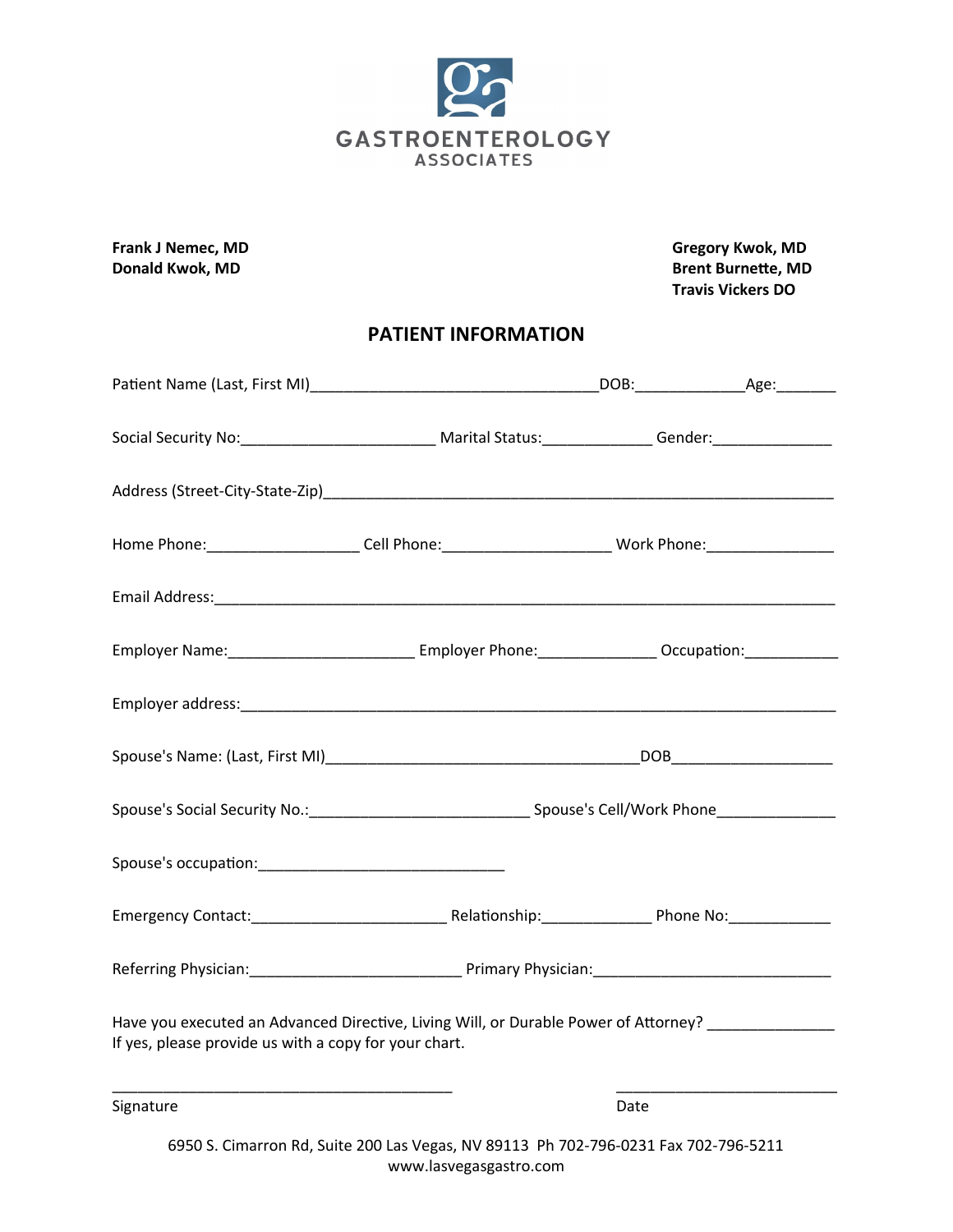

| <b>Insurance Information</b><br>If insured you must fill out the section in its entirety                                                                                                                       |                         |  |  |  |  |  |
|----------------------------------------------------------------------------------------------------------------------------------------------------------------------------------------------------------------|-------------------------|--|--|--|--|--|
|                                                                                                                                                                                                                |                         |  |  |  |  |  |
|                                                                                                                                                                                                                |                         |  |  |  |  |  |
|                                                                                                                                                                                                                |                         |  |  |  |  |  |
|                                                                                                                                                                                                                |                         |  |  |  |  |  |
|                                                                                                                                                                                                                |                         |  |  |  |  |  |
|                                                                                                                                                                                                                |                         |  |  |  |  |  |
|                                                                                                                                                                                                                |                         |  |  |  |  |  |
|                                                                                                                                                                                                                |                         |  |  |  |  |  |
|                                                                                                                                                                                                                |                         |  |  |  |  |  |
|                                                                                                                                                                                                                | <b>FINANCIAL POLICY</b> |  |  |  |  |  |
| <b>COPAYMENT/ COINSURANCE/ DEDUCTIBLE</b>                                                                                                                                                                      |                         |  |  |  |  |  |
| Patients with insurance all Co-payment, Coinsurance and/or Deductible are due at time of service.<br>There are no exceptions.                                                                                  |                         |  |  |  |  |  |
| Patients without insurance, all Payment is due at time services are rendered. There are no exceptions.                                                                                                         |                         |  |  |  |  |  |
| <b>Initials</b>                                                                                                                                                                                                |                         |  |  |  |  |  |
| I authorize the release of any medical records or other information necessary to process my medical<br>insurance claims for the purpose of TPO (Treatment, Payment, Operations). I also authorize payment of   |                         |  |  |  |  |  |
|                                                                                                                                                                                                                |                         |  |  |  |  |  |
| medical and/or governmental benefits to Frank J Nemec, MD, Ltd/ dba Gastroenterology Associates for<br>any and all services rendered. I further agree and understand that I have received the financial policy |                         |  |  |  |  |  |
| and will be responsible for all non-covered charges, Co-Payments, Deductibles and/or Co-insurances as                                                                                                          |                         |  |  |  |  |  |
| designated by my insurance carrier(s). Initials_________                                                                                                                                                       |                         |  |  |  |  |  |
| There is a \$25.00 charge for all No Shows appointments. Initials_______                                                                                                                                       |                         |  |  |  |  |  |
| All returned checks are subject to a \$25.00 return check fee. Initials________                                                                                                                                |                         |  |  |  |  |  |
| Delinquent accounts can be subject to further collections by an outside agency or attorney. Accounts                                                                                                           |                         |  |  |  |  |  |
| will be considered delinquent if unpaid after 90 days. In the event your account is turned over to an                                                                                                          |                         |  |  |  |  |  |
| outside collection agency, you will be responsible for any and all reasonable collection and court costs.                                                                                                      |                         |  |  |  |  |  |

**\_\_\_\_\_\_\_\_\_\_\_\_\_\_\_\_\_\_\_\_\_\_\_\_\_\_\_\_\_\_\_\_\_\_\_\_ \_\_\_\_\_\_\_\_\_\_\_\_\_\_\_\_\_\_\_\_\_\_\_\_\_\_\_\_\_\_**

**Initials\_\_\_\_\_\_\_\_**

**Signature of Responsible party Date**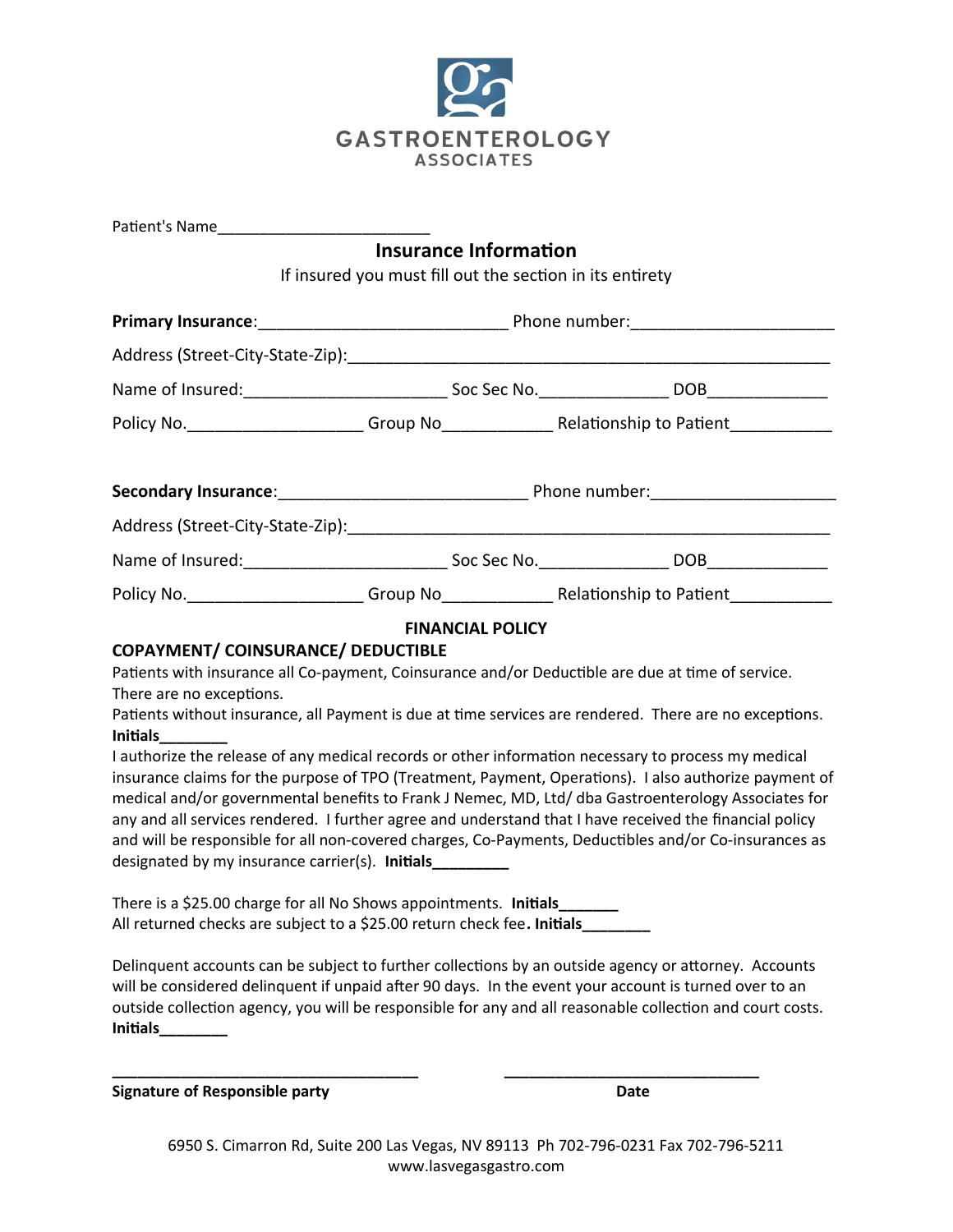

#### **Privacy Practice Acknowledgement and Authorization to Release Healthcare Information**

|                                                    | I have received the notice of Privacy Practices, and I have been provided an opportunity to review it. I<br>authorize Gastroenterology Associates to release my medical records information to the following<br>Person(s).                                                                                                                      |
|----------------------------------------------------|-------------------------------------------------------------------------------------------------------------------------------------------------------------------------------------------------------------------------------------------------------------------------------------------------------------------------------------------------|
| Patient's Name:                                    | Date of Birth:<br>the control of the control of the control of                                                                                                                                                                                                                                                                                  |
| Previous Name:                                     | Social Security #:                                                                                                                                                                                                                                                                                                                              |
|                                                    | I request and authorize Gastroenterology Associates<br>to<br>release healthcare information of the patient named above to:                                                                                                                                                                                                                      |
|                                                    |                                                                                                                                                                                                                                                                                                                                                 |
|                                                    |                                                                                                                                                                                                                                                                                                                                                 |
|                                                    |                                                                                                                                                                                                                                                                                                                                                 |
|                                                    | I Further authorize the physicians and staff of Gastroenterology Associates to communicate and leave messages by<br>$\Box$ Mail $\Box$ Cell phone $\Box$ Answering Machine $\Box$ Fax________________________ any information concerning my care.                                                                                               |
|                                                    | This request and authorization applies to:                                                                                                                                                                                                                                                                                                      |
|                                                    | $\Box$ Healthcare information relating to the following treatment, condition, or dates:                                                                                                                                                                                                                                                         |
| $\Box$ All healthcare information<br>$\Box$ Other: |                                                                                                                                                                                                                                                                                                                                                 |
| Syndrome), and gonorrhea.                          | Definition: Sexually Transmitted Disease (STD) as defined by law, RCW 70.24 et seq., includes herpes, herpes<br>simplex, human papilloma virus, wart, genital wart, condyloma, Chlamydia, non-specific urethritis, syphilis, VDRL,<br>chancroid, lymphogranuloma venereuem, HIV (Human Immunodeficiency Virus), AIDS (Acquired Immunodeficiency |
| $\Box$ Yes $\Box$ No                               | I authorize the release of my STD results, HIV/AIDS testing, whether negative or positive, to<br>the person(s) listed above. I understand that the person(s) listed above will be notified that I<br>must give specific written permission before disclosure of these test results to anyone.                                                   |
| $\Box$ Yes $\Box$ No                               | I authorize the release of any records regarding drug, alcohol, or mental health treatment to<br>the person(s) listed above.                                                                                                                                                                                                                    |
| Patient Signature:                                 | <u> 1980 - Johann Barbara, martxa alemaniar a</u>                                                                                                                                                                                                                                                                                               |
|                                                    |                                                                                                                                                                                                                                                                                                                                                 |

THIS AUTHORIZATION EXPIRES ONE YEAR AFTER IT IS SIGNED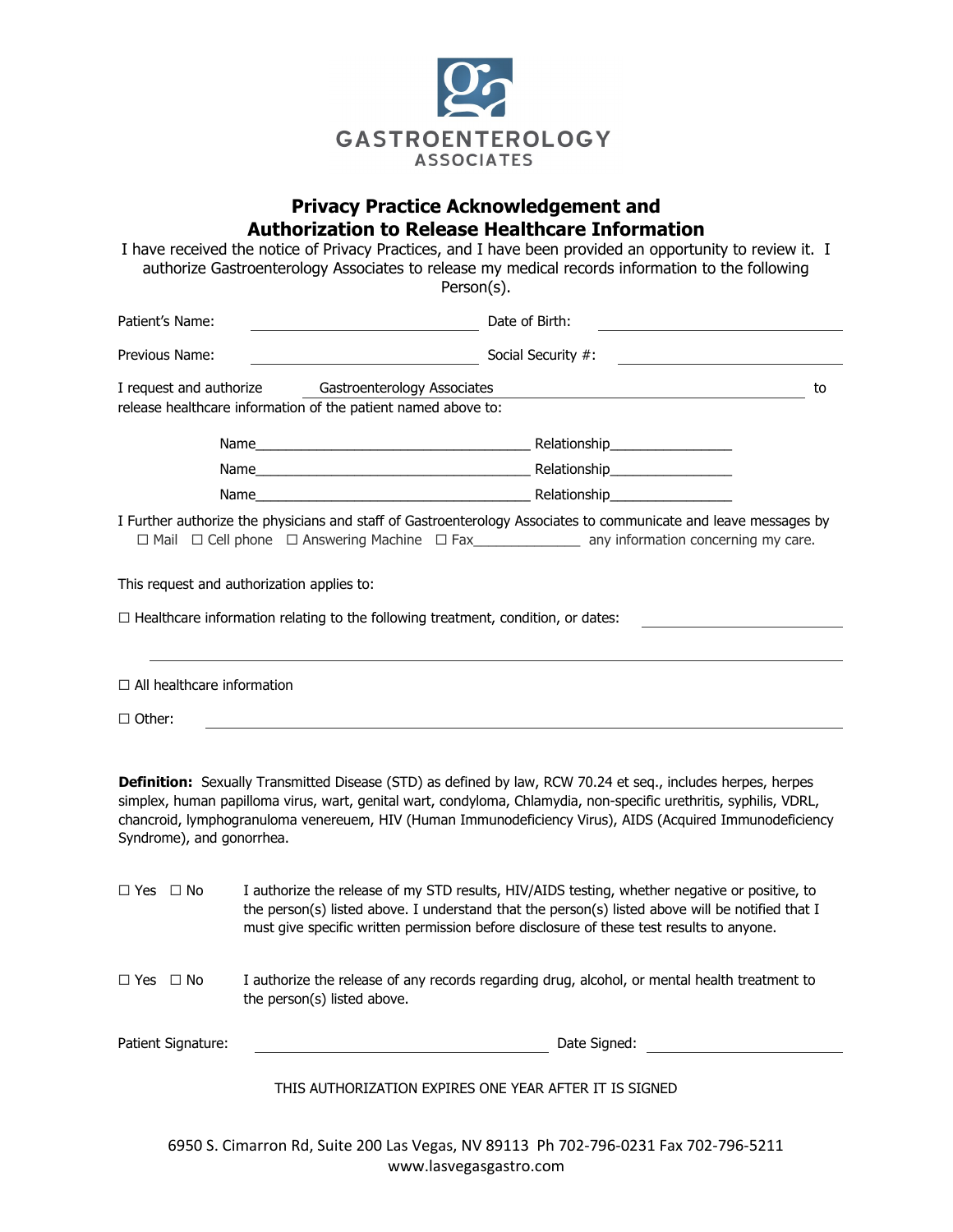

# **Medical Records Release form to obtain records from another Doctor or Hospital**

|                                                                                                                                    | (DOCTOR OR HOSPITAL)                                                                |
|------------------------------------------------------------------------------------------------------------------------------------|-------------------------------------------------------------------------------------|
|                                                                                                                                    | I HEREBY AUTHORIZE YOU TO RELEASE ANY/ALL MEDICAL RECORDS TO:                       |
| <b>GASTROENTEROLOGY ASSOCIATES</b><br>6950 S Cimarron Rd #200<br>LAS VEGAS, NV 89113<br>(702) 796-0231 PHONE<br>(702) 796-5211 FAX |                                                                                     |
| THE PERIOD OF                                                                                                                      | PLEASE SEND THE COMPLETE MEDICAL RECORDS CONCERNING MY ILLNESS AND TREATMENT DURING |
|                                                                                                                                    |                                                                                     |
|                                                                                                                                    |                                                                                     |
|                                                                                                                                    | <b>PRINT PATIENTS NAME: EXAMPLE 2020 PRINT PATIENTS NAME:</b>                       |
|                                                                                                                                    | (PATIENT OR LEGAL GUARDIAN)                                                         |
|                                                                                                                                    |                                                                                     |
|                                                                                                                                    |                                                                                     |
|                                                                                                                                    |                                                                                     |

 $\overline{a}$